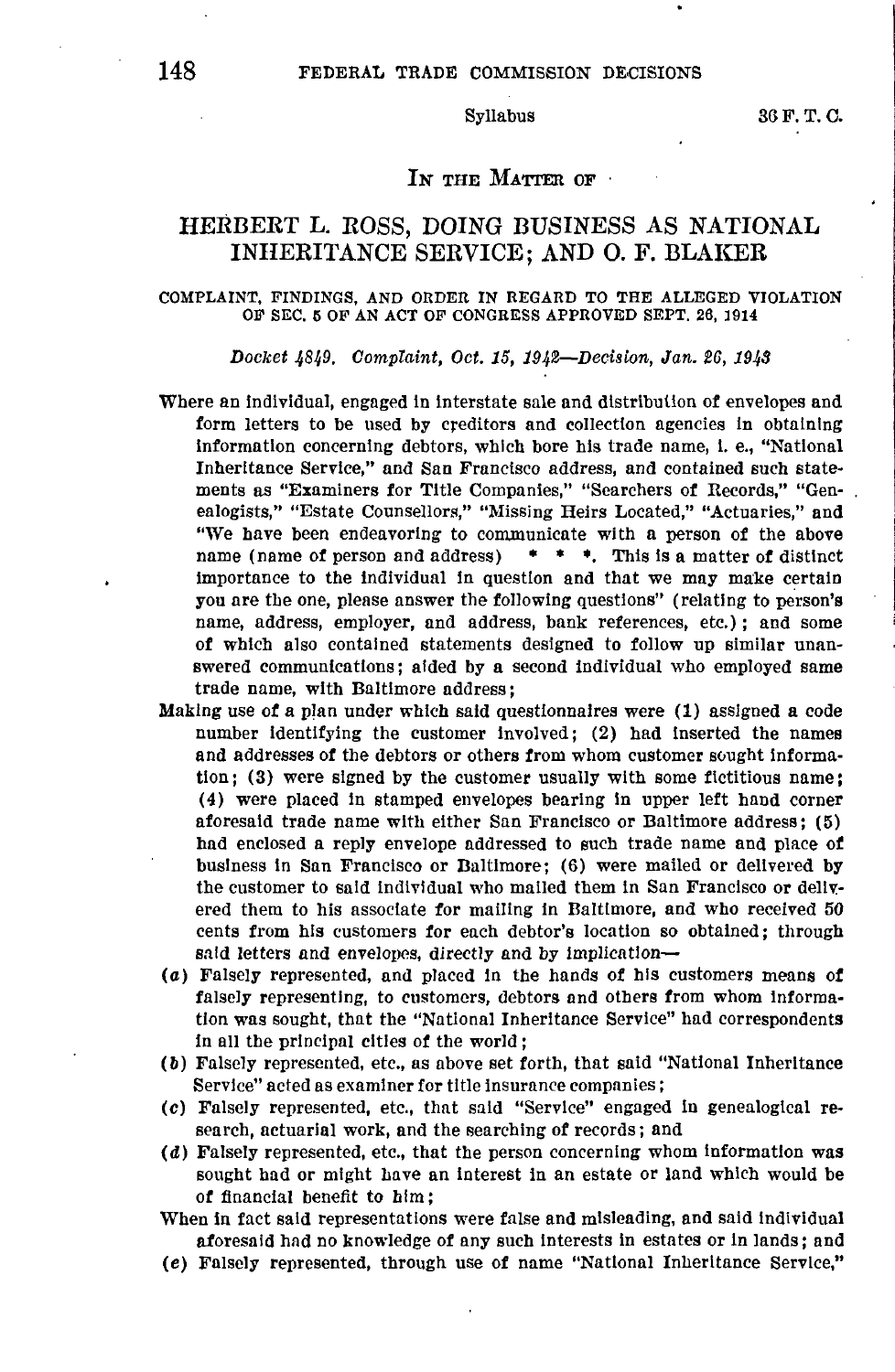### **148** Complaint

directly and by implication, that his business bore some relation to estates and to the rights and interests **of** heirs therein;

- When in fact he had nothing to do with such matters and name employed was merely a disguise for his true business of obtaining information for use in collection of debts;
- With effect of misleading and deceiving many persons to whom such letters were sent into the mistaken belief that such representations were true, and that said trade name truthfully indicated the character of the concern making the inquiry, and by reason thereof, into giving Information which they would not otherwise have supplied:
- *Held,* That such acts and practices, under the circumstances set forth, were all to the prejudice and injury of the public, and constituted unfair and deceptive acts and practices In commerce.

*Mr. Randolph* lV. *Branch* for the Commission. *Mr. James M. Hoffa,* of Baltimore, Md., for respondents.

# COMPLAINT

Pursuant to the provisions of the Federal Trade Commission Act, and by virtue of the authority vested in it by said act, the Federal Trade Commission, having reason to believe that Herbert L. Ross, an individual, trading under the name National Inheritance Service, and O. F. Blaker, an individual, hereinafter referred to as respondents, have violated the provisions of said act, and it appearing to the Commission that a proceeding by it in respect thereof would be in the public interest, hereby issues its complaint, stating its charges in that respect as follows:

PARAGRAPH 1. Respondent, Herbert L. Ross, is an individual, trading under the name National Inheritance Service, with an office and principal place of business at 26 O'Farrell Street, San Francisco, Calif.

Respondent, O. F. Blaker, is an individual, with an office and principal place of business at 4642 York Road, Baltimore, Md. ·

PAR. 2. Respondent, Herbert L. Ross, is now, and has been for more than 2 years last past, engaged in the business of selling envelopes. and form letters designed and intended to be used by creditors and collection agencies in obtaining information concerning debtors.

Respondent Ross causes the said envelopes and letters to be transported from his aforesaid place of business in the State of California to purchasers thereof in various States of the United States and in the District of Columbia. Said respondent maintains, and at all times mentioned herein has maintained, a course of trade in the said articles in commerce between and· among the various States of the United States and in the District of Columbia. .

In his business of selling and distributing said envelopes and letters, respondent Ross has traded under the name "National Inheritance Service."

 $\mathbf{I}$ 

计转移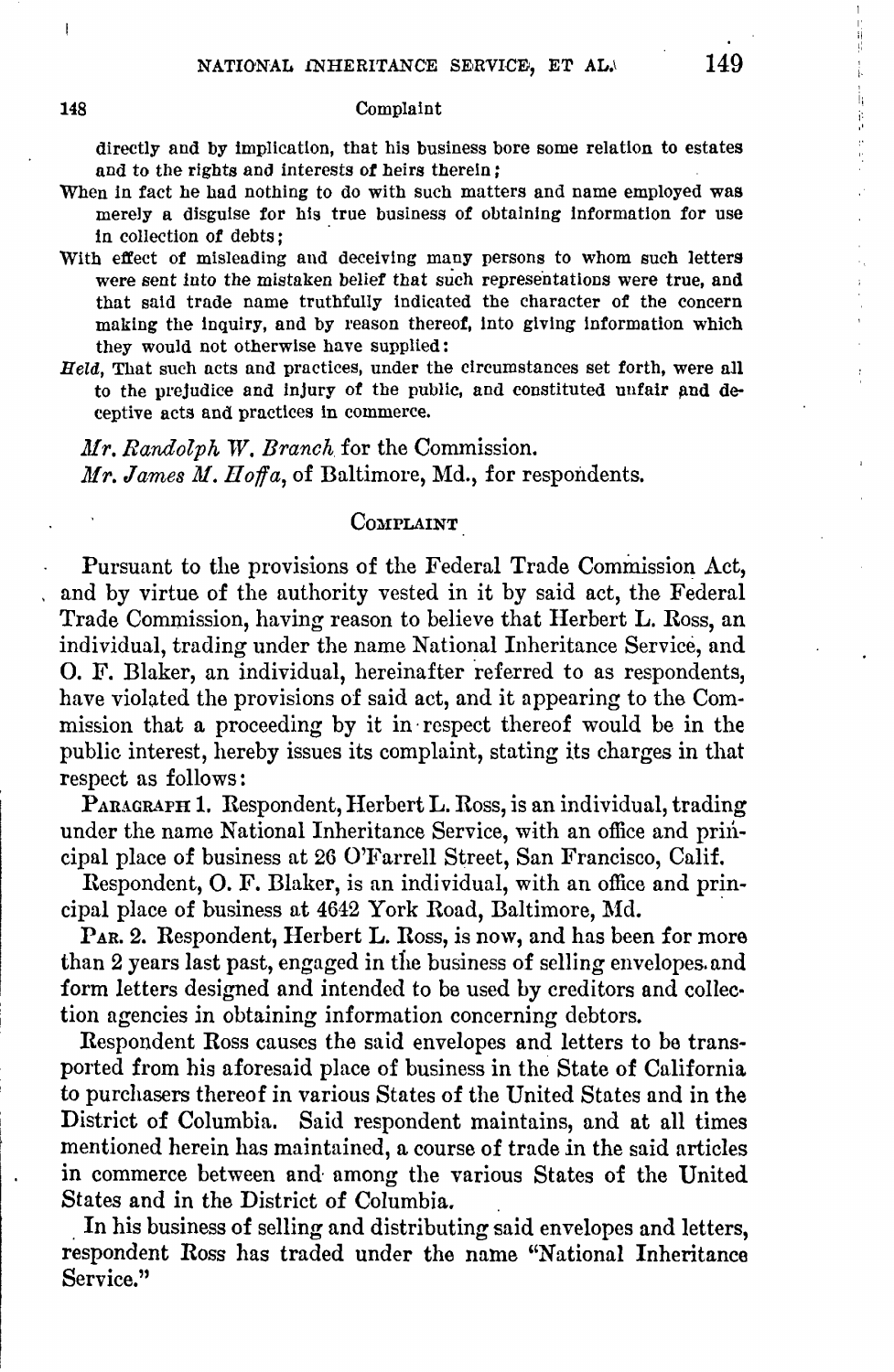### Complaint

PAR. 3. The said letters sold and distributed by respondent are in the forms exemplified by copies thereof, marked Exhibits A, B. C. D, E, and F attached hereto, and by this reference incorporated herein and made a part hereof.<sup>1</sup>

Exhibits  $A$ ,  $B$ ,  $C$ , and  $D$ ,  $E$ ,  $F$  are respectively letters sent to debtors and to those from whom information concerning debtors is sought.

PAR. 4. Each customer of respondent Ross is given a code number which identifies the customer to him.

Said customers insert in the appropriate spaces in the form letters the names and addresses of the debtors or others from whom information is sought, and their code numbers, and cause them to be signed, usually with fictitious names. The letters are then placed in stamped envelopes, addressed to the debtors or such other persons, which bear in the upper left hand corner either:

> National Inheritance Service 26 O'Farrell Street San Francisco, Cal., or National Inheritance Service 4644 York Road, Baltimore, Md.

together with a reply envelope addressed, as above, to either San Francisco, Calif., or Baltimore, Md. Such reply envelopes sometimes are, and sometimes are not, stamped by respondents' customers; upon their backs the customers place their code numbers.

Said customers thereafter (1) mail the letters themselves, or (2) cause them to be delivered to respondent, Ross, at San Francisco, Calif., who causes them to be deposited in the United States mail, or  $(3)$  causes them to be delivered to respondent, Blaker, at Baltimore, Md., who causes them to be deposited in the United States mail.

Such replies as are returned to respondent, Blaker, at Baltimore, Md., are received by him and transmitted by him to respondent, Ross, nt San Francisco, Calif. Such replies, together with those received at the San Francisco office of respondent Ross, are identifieu, as to Ross' customers, by the code numbers on the envelopes, or on the letters, opened by him, and the results communicated to the appropriate customers. Ross receives 50 cents for each debtor's location thus obtained.

PAR. 5. By means of the aforesaid letters and envelopes respondent, Ross, has falsely represented, and placed in the hands of his customers means of falsely representing, directly and by implication, to customers' debtors, and others from whom information concerning such debtors is sought, that "National Inheritance Service" has corre-

 $1$  Exhibits published in the findings at p. 155.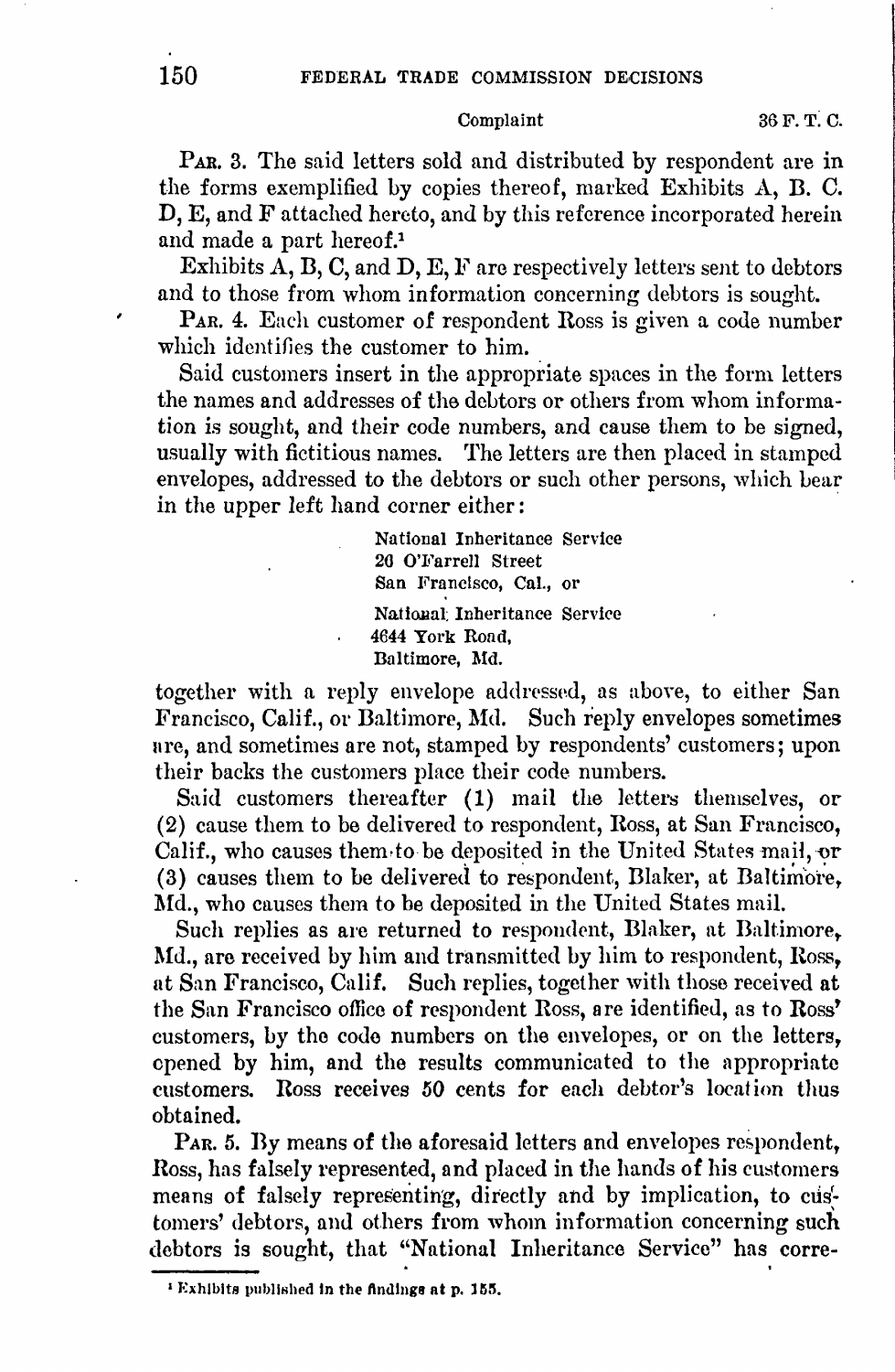## 148 Complaint

· spondents in all princjpal cities of the world, acts as counsellor *to* those in charge of estates, is engaged in the business of locating heirs to estates or to interests therein, acts as examiner for title insurance companies, engages in geneological research, actuarial work, and searches of records, and that the person concerning whom information , is sought has or may have an interest in an estate or land which will be of financial benefit to him.

The said representations are false and misleading. In truth and in fact, respondent, Ross, in conducting the business called "National Inheritance Service" does not have correspondents in all the principal cities of the world. He does not act as counsellor to those in charge **of** estates, and is not engaged in the business of locating heirs to• estates or interests therein. He does not make examinations for title insurance companies, or engage in geneological research, actuarial work or searches of records. He has no knowledge of any interests in estates or in lands to which the persons concerning whom information is sought may be entitled.

PAR, 6. Through the use of the name "National Inheritance Service" respondent has represented, directly and by implication, that his said business bears some relation to estates and to the rights and interests of heirs thereof.

Said representation is false and misleading. In truth and in fact, said business has nothing whatever to do with estates or the rights or interests of persons therein, and the said name is merely a disguise for the true nature of the business.

PAR. 7. The participation of respondent, Blaker, aids in the accomplishment of the plan for obtaining the desired information as regards persons from whom information is sought who are located in the general. vicinity of San Francisco, and who are, in consequence, able to. call in person at respondent, Ross', San Francisco office.

PAR. 8. The use, as hereinabove set forth, of the foregoing false and misleading statements, representations, and designations has had the capacity and tendency to, and has, misled and deceived many persons to whom said letters were sent into the erroneous and mistaken belief that said statements and representations were true, and by reason thereof to give information which they would not otherwise supply, and in many instances, to incur expense for postage in connection therewith.

PAR. 9. The aforesaid acts and practices of respondents, as herein alleged, are all to the prejudice and injury of the public, and constitute unfair and deceptive acts and practices in commerce within the intent and meaning of the Federal Trade Commission Act.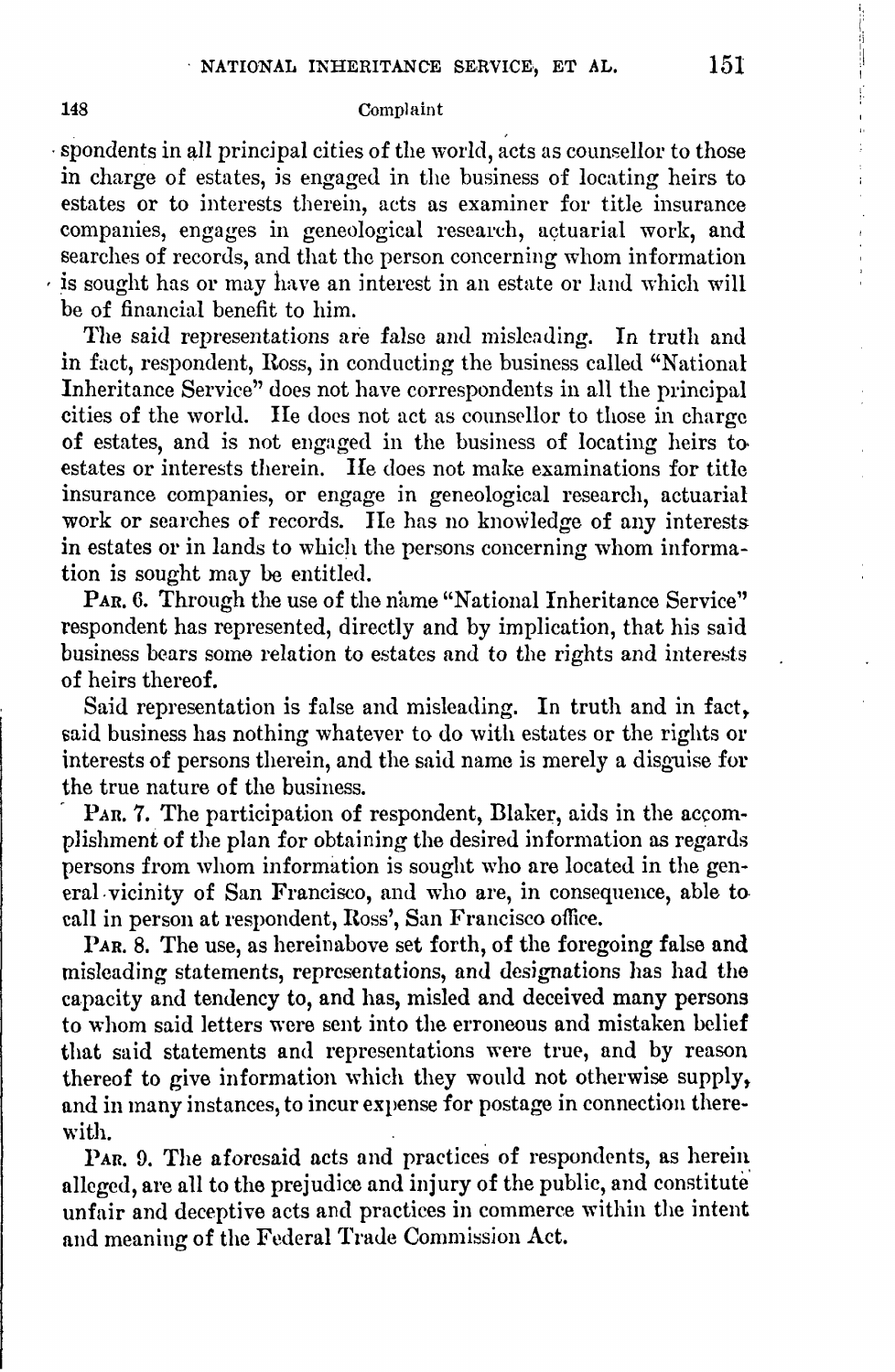## Findings 36 F.T.C.

# REPORT, FINDINGS AS TO THE FACTS, AND ORDER

Pursuant to the provisions of the Federal Trade Commission Act, the Federal Trade Commission, on October 15, 1942, issued and subsequently served its complaint in this proceeding upon the respondents, Herbert **L.** Ross, an individual, trading under the name National Inheritance Service, and O. F. Blaker, an individual, charging them with the use of unfair and deceptive acts and practices in commerce in violation of the provisions of that act. Answers were filed, by respondent Ross on November 16, 1942, and by respondent Blaker through his attorney on December 28, 1942, in which answers the respondents admitted all the material allegations of fact set forth in the complaint and waived all intervening procedure and further hearing as to the facts. Thereafter, the proceeding regularly came on for final hearing before the Commission on the complaint and the answers thereto, and the Commission, having duly considered the matter and being now fully advised in the premises finds that this proceeding is in the interest of the public and makes this its findings as to the facts and its conclusion drawn therefrom.

# FINDINGS AS TO THE FACTS

PARAGRAPH 1. Respondent, Herbert L. Ross, is an individual, trading under the name National Inheritance Service, with an office and prin . cipal place of business at 26 O'Farrell Street, San Francisco, Calif.

Respondent, O. F. Blaker, is an individual, with an office and principal place of business at 4642 York Road, Baltimore, Md.

PAR. 2. Respondent, Ross, is now and for more than 2 years last past has been engaged in the business of selling envelopes and form letters designed and intended to be used by creditors and collection agencies in obtaining information concerning debtors.

Respondent, Ross, causes his envelopes and letters, when sold, to be transported from his place of business in the State of California to purchasers thereof in various States of the United States and in thu District of Columbia. This respondent maintains and has maintained a course of trade in his products in commerce between and among the. various States of the United States and in the District of Columbia.

In the business of selling and distributing his envelopes and letters, respondent Ross has traded under the name "National Inheritance Service."

PAn. 3. The letters sold and distributed by respondent Ross are in the forms exemplified by copies attached hereto, as Exhibits A, B, C, D, E, and F, and made a part hereof. These letters are sent to debtors and to those from whom information concerning debtors is sought.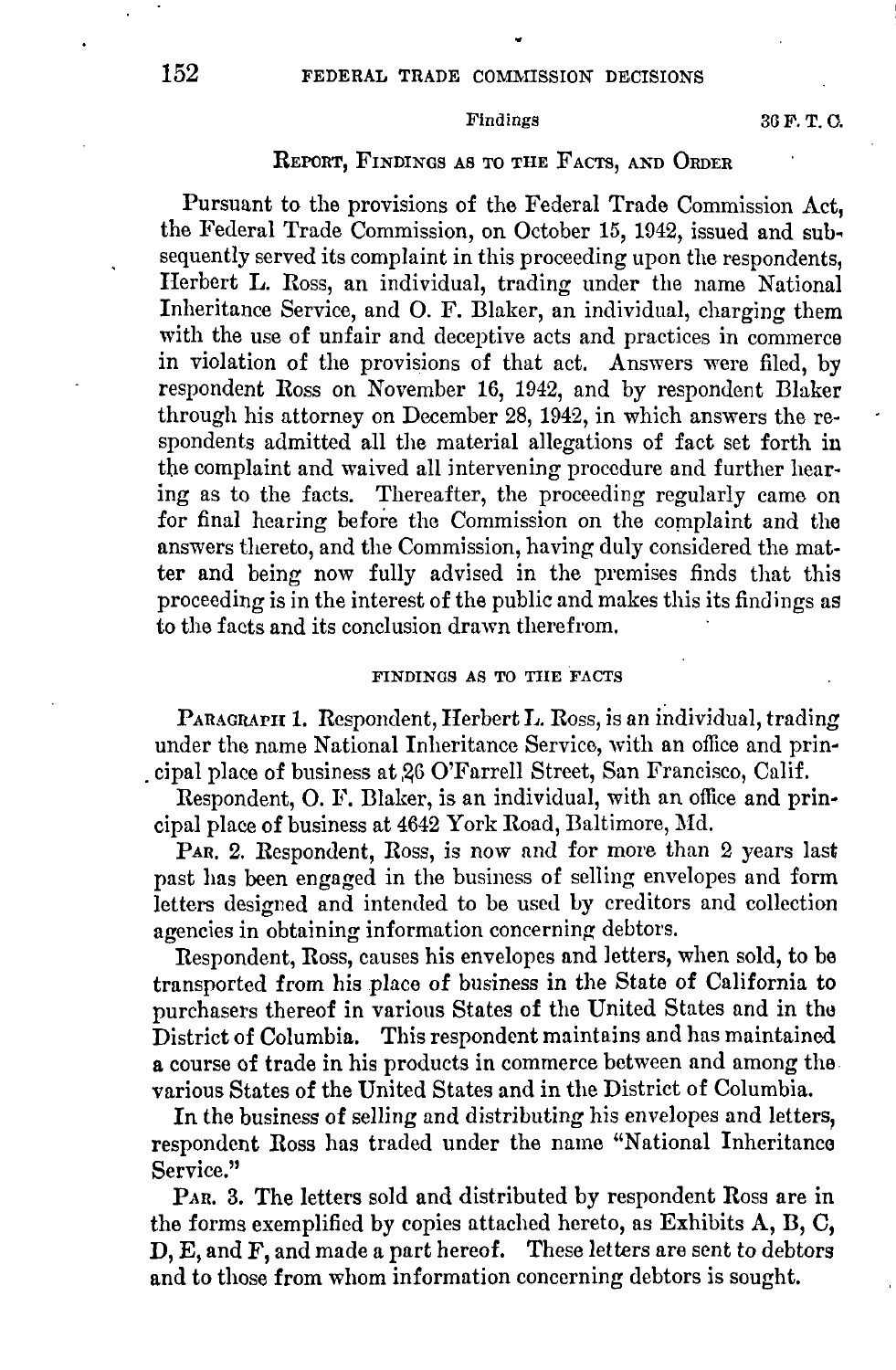# 148 Findings

PAR. 4. Each customer of respondent, Ross, is given a code number which identifies the customer to him. The customer inserts his code number and the names and addresses of the debtors or others from whom information is sought in the appropriate spaces in the form letters, and causes the letters to be signed, usually with fictitious names. The letters are then placed in stamped envelopes addressed to the debtors or such other persons. In the upper left-hand corner of the envelopes appears the following:

# National Inheritance Service 26 O'Farrell Street San Francisco, Cal.,

### or

# National Inheritance Service 4644 York Road Baltimore, Md.

Enclosed in each letter is a reply envelope addressed to National Inheritance Service at either San Francisco Calif., or Baltimore, Md., which envelope bears the customer's code number upon its back. Post-. age stamps are affixed to these envelopes by the customer in some, but not in all, instances.

The customer thereafter mails the letters himself or causes them to be delivered to respondent, Ross, at San Francisco, Calif., who causes them to be deposited in the United States mail or delivered to respondent, Blaker, at Baltimore, Md., who causes them to be deposited in the United States mail.

Such replies as are received by respondent, Blaker, at Baltimore, Md., are transmitted by him to respondent, Ross, at San Francisco, Calif. These replies, together with those received at the San Francisco office of respondent, Ross, are opened and the results transmitted to the appropriate customers, who are identified by the code numbers on the envelopes or letters. Respondent, Ross, receives 50 cents for each debtor's location thus obtained.

PAR. 5. By means of these letters and envelopes respondent Ross has falsely represented, and placed in the hands of his customers means of falsely representing, directly and by implication, to customers' debtors and others from whom information concerning such debtors is sought, that "National Inheritance Service" has correspondents in all principal cities of the world; acts as counsellor to those in charge of estates, and is engaged in the business of locating heirs to estates or to interests therein; acts as examiner for title insurance companies; engages in genealogical research, actuarial work, and the searching of records; and that the person concerning whom informa-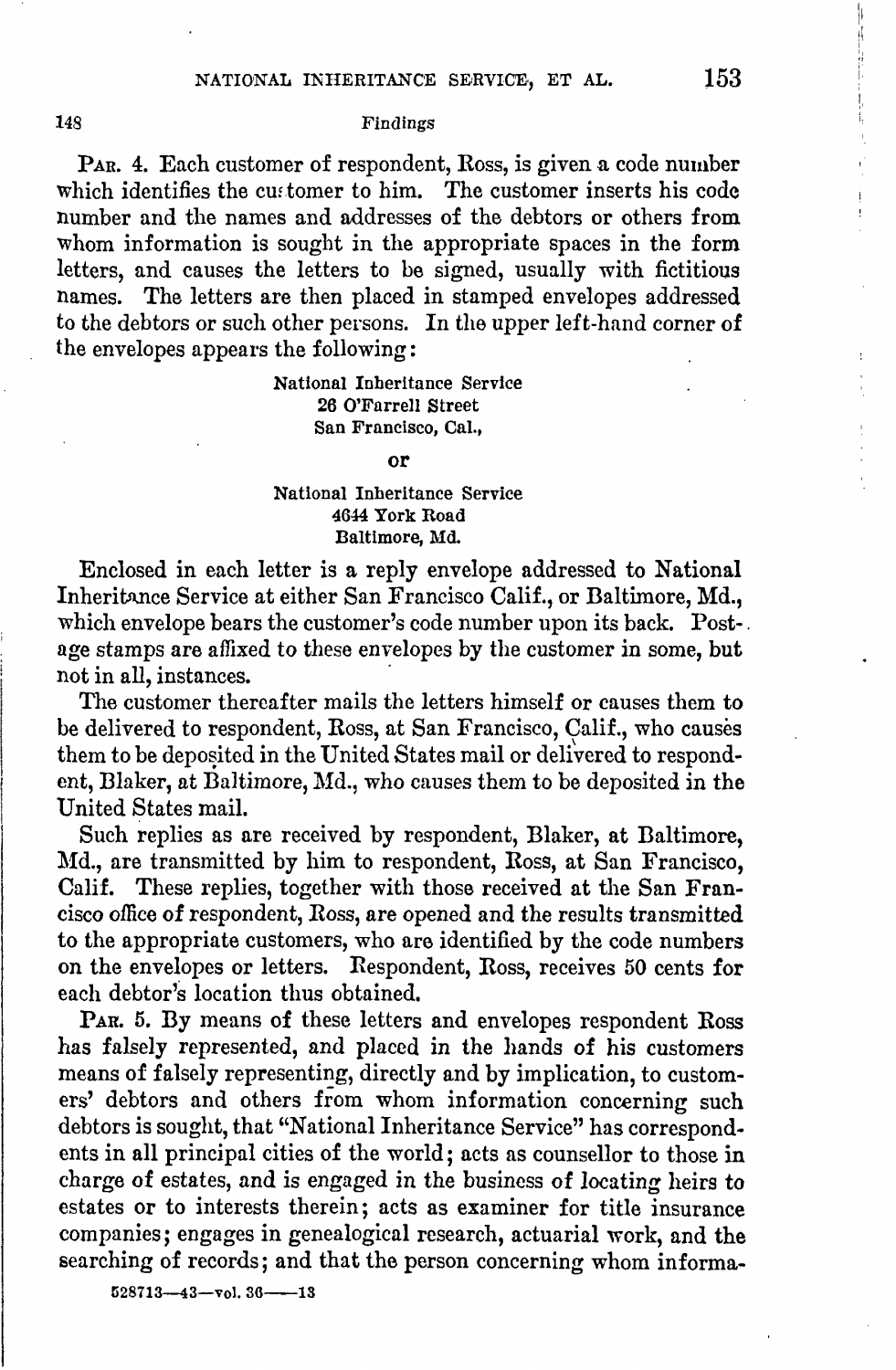# Conclusion 36 F.T.C.

tion is sought has or may have an interest in an estate or land which will be of financial benefit to him.

These representations are false and misleading. In truth and in fact, respondent Ross in conducting the business called "National Inheritance Service" does not have correspondents in all the principal cities of the world. He does not act as counsellor to those in charge of estates, and is not engaged in the business of locating heirs to estates or interests therein. He does not make examinations for title insurance companies, or engage in genealogical research, actuarial work, or the searching of records. He has no knowledge of any interests in estates or in lands to which the persons concerning whom information is sought may be entitled.

PAR. 6. Through the use of the name "National Inheritance Service" respondent Ross has represented, directly and by implication, that his business bears some relation to estates and to the rights and interests of heirs therein. This representation is false and misleading. In truth and in fact, respondent, Ross', business has nothing whatever to de with estates or the rights or interests of heirs therein, and the name "National Inheritance Service" is merely a disguise for the true nature of the business, to wit, the obtaining of information for use in the collection of debts.

PAR. 7. The participation of respondent Blaker aids in the accomplishment of the plan for obtaining the desired information from persons who are located in the general vicinity of San Francisco, and who are, in consequence, able to call in person at respondent Ross' San Francisco office.

PAR. 8. The use of these false and misleading statements and representations, including the use of the name "National Inheritance Service," has had the capacity and tendency to and has misled and deceived many persons to whom such letters were sent into the erroneous and mistaken belief that such statements and representations were true and that the name "National Inheritance Service" truthfully indicated and described the character of the concern making the inquiry and requesting the information, and by reason thereof, into giving information which they would not otherwise have supplied and, in many instances, incurring expense for postnge in connection therewith.

# **CONCLUSION**

The acts and practices of respondents as herein found are all to the prejudice and injury of the public, and constitute unfair and deceptive acts and practices in commerce within the intent and meaning of the Federal Trade Commission Act.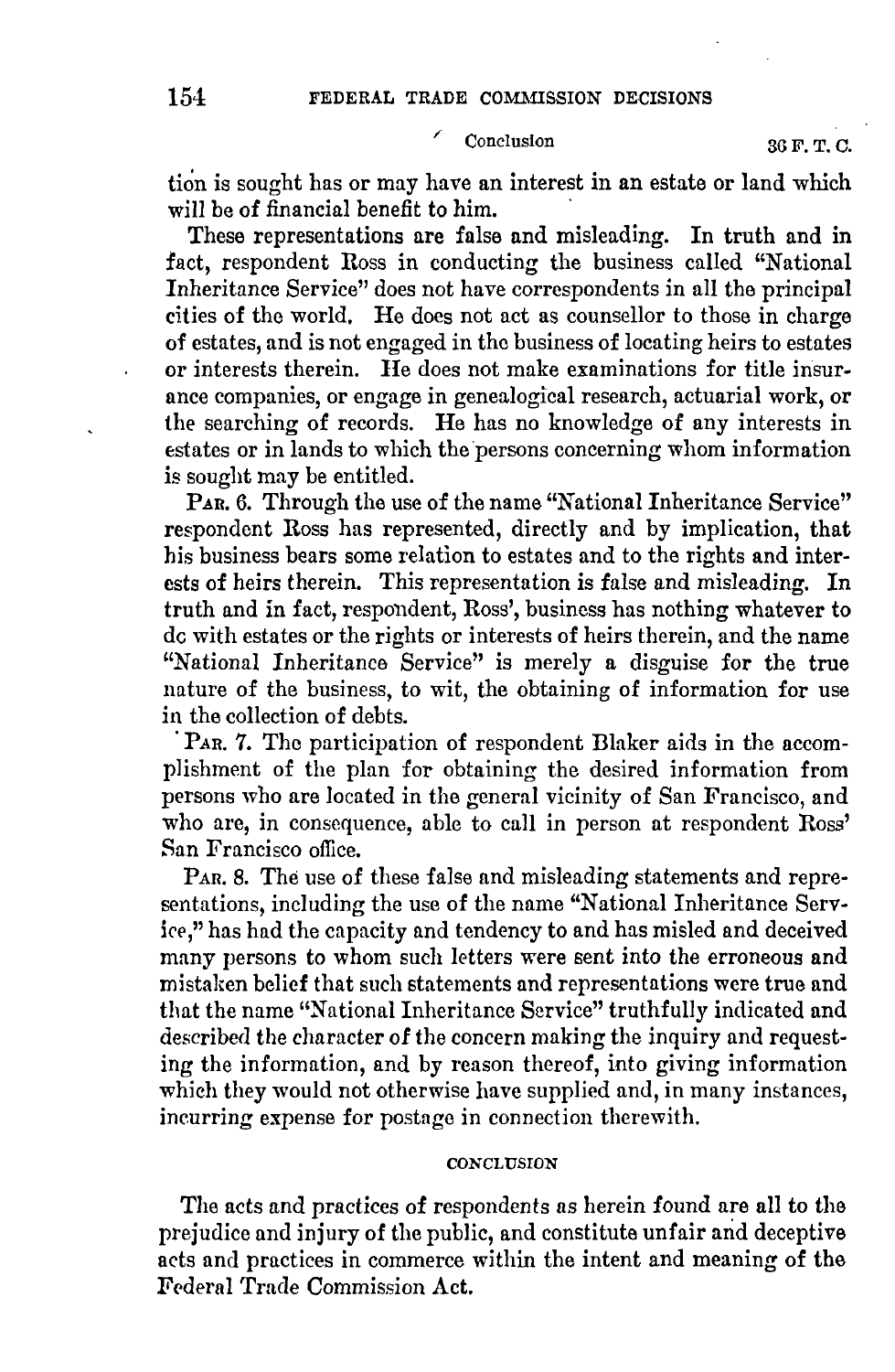# NATIONAL INHERITANCE SERVICE, ET AL.  $155$

148 Exhibits

EXHIBIT A

Examiners for **Formula** Correspondents in the Correspondents in the Correspondents in the Correspondents in the Correspondents in the Correspondents in the Correspondents of the Correspondents of the Correspondents of the Searchers of Records

All Principal Cities<br>Of the World

Genealogists San Francisco, Calif. **Offices** 416 to 419 Grant Bldg.

### NATIONAL INHERITANCE SERVICE

### ESTATE COUNSELLORS

Refer to

File No.  $\qquad \qquad \bullet \ \bullet \ \bullet \ \bullet \ \bullet$ 

Missing Heirs Located

San Francisco, Calif.

We have been endeavoring to communicate with a person of the above name and our Investigations lead us to believe that you ore the party. This ls a matter of distinct lmportonce to the lndlvidual in question **and**  that we may make certain you are the one, please answer the following questions:

| Nearest Relative______________________ Relationship______________________________ |  |
|-----------------------------------------------------------------------------------|--|
|                                                                                   |  |

If the above information checks with our records, you will be communicated with by return mail. Use envelope enclosed tor your reply.

> Very truly yours, NATIONAL INHERITANCE SERVICE. **By**

 $\cdot$ i,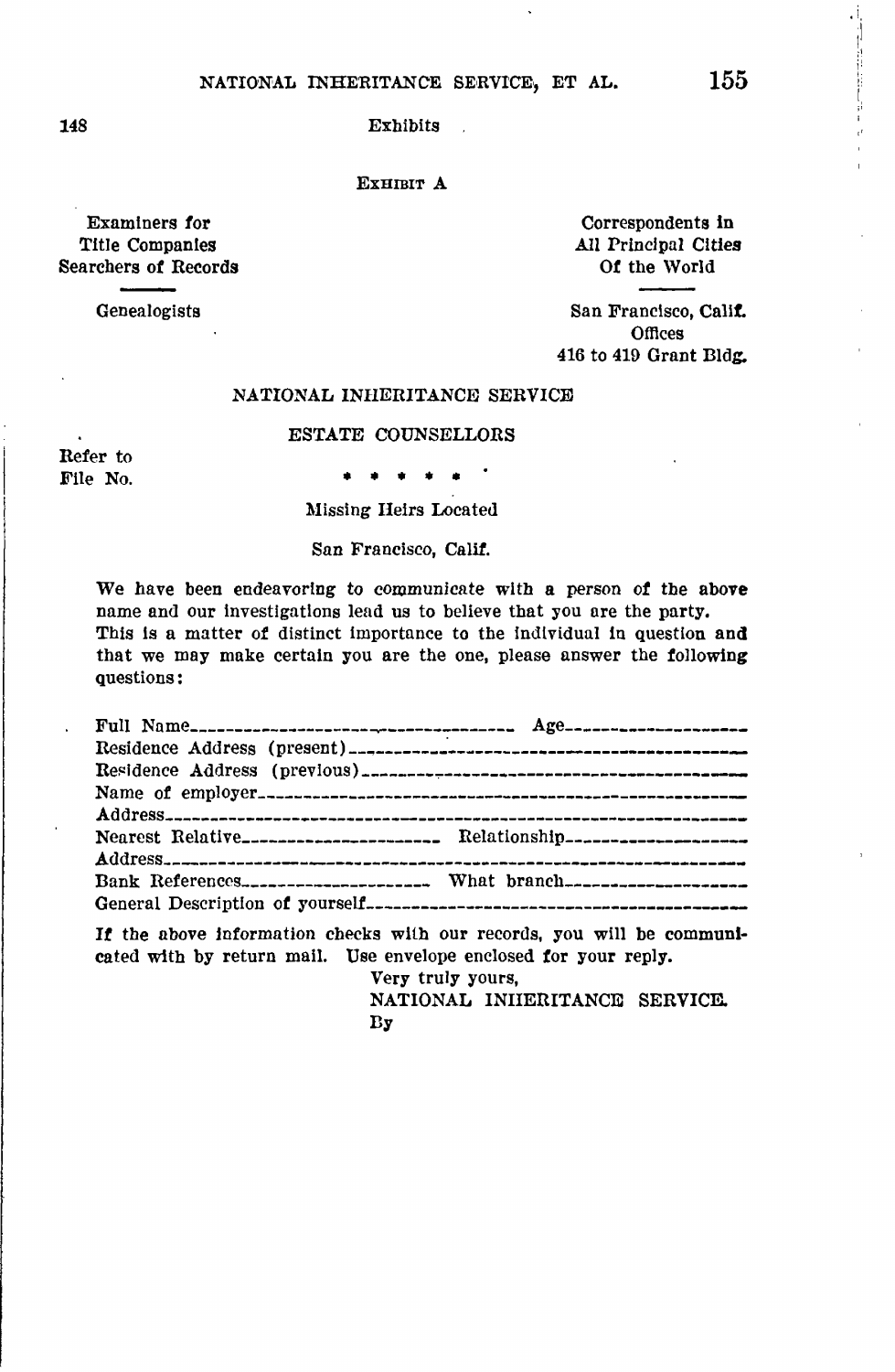Exhibits 36 F.T.C.

### EXHIBIT B

# CORRESPONDENTS IN ALL PRINCIPAL CITIES OF THE **WORLD**

## EXAMINERS FOR TITLE COMPANIES SEARCHERS OF RECORDS

# ACTUARIES GENEALOGISTS

### **NATIONAL** INHERITANCE SERVICE

Cable **Address**  ESTATE COUNSELLORS "NISCO"<br>Codes Bentleys Missing Heirs Located ABC-5th & 6th Offices: Grant Building Western Union

San Francisco, California

Refer to File No.

> Some time ago we wrote you requesting certain Information concerning yourself, but to date we have not received your reply.

We have been in communication with others of similar name in other sections of the country and it is of importance that you answer the questions below that we may ascertain definitely whether or not you are the party In question:

| Residence addresses (previous—list on reverse side) ____________________         |
|----------------------------------------------------------------------------------|
|                                                                                  |
|                                                                                  |
| (list former ones on reverse side)                                               |
| Nearest relative_______________________Relationship_____________________________ |
| With whom do you bank------------------- Address---------------------            |
|                                                                                  |

An early reply, in the enclosed self addressed envelope will aid us materially ln bringing this matter to a successful conclusion.

> Very truly yours, NATIONAL INHERITANCE SERVICE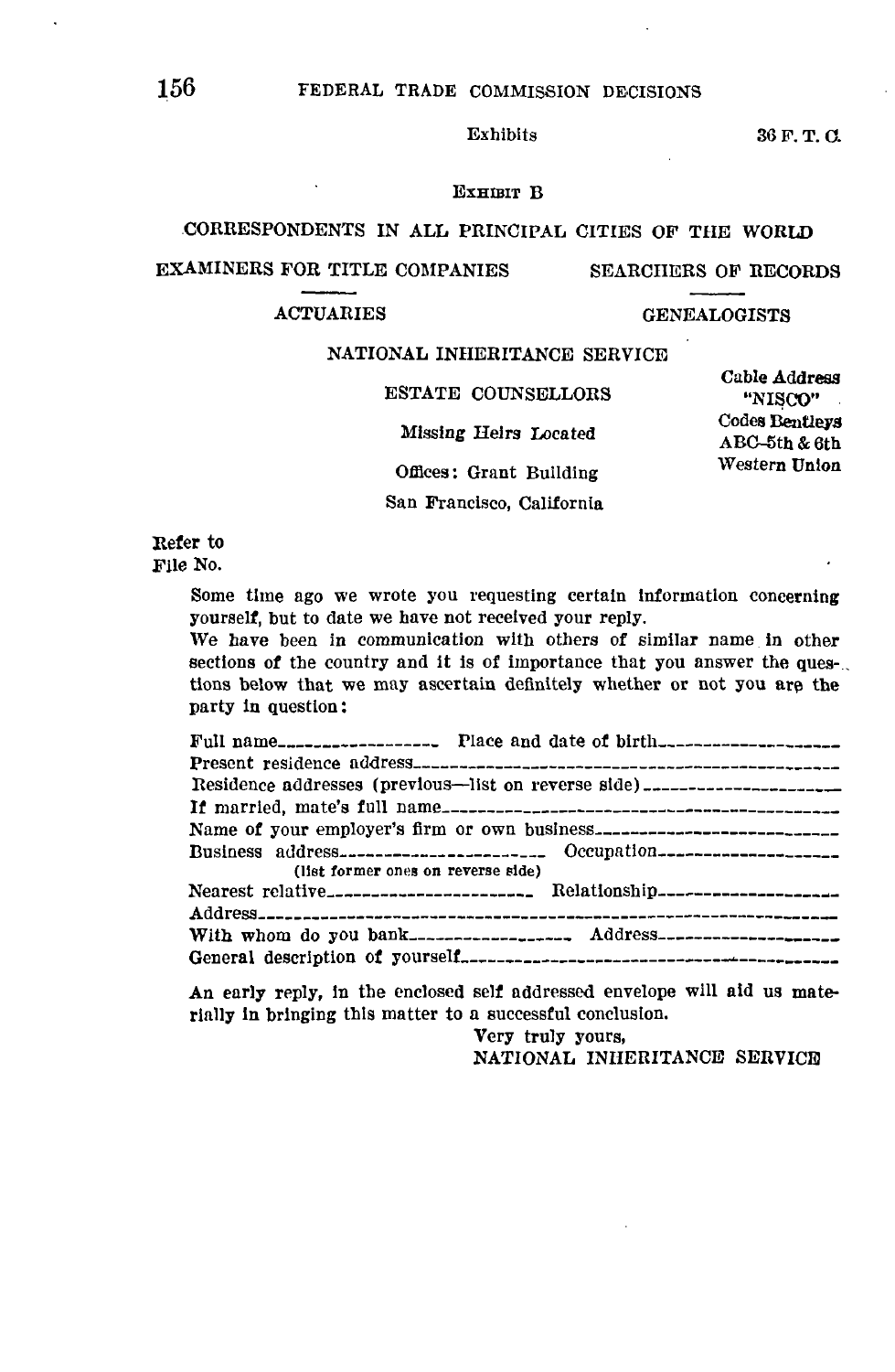### 148 Exhibits

### EXHIBIT O

### correspondents in all principal cities of the world

# EXAMINERS FOR TITLE COMPANIES SEARCHERS OF **RECORDS**

## ACTUARIES GENEALOGISTS

NATIONAL INHERITANCE SERVICE Cable address ESTATE COUNSELLORS "NISCO" Missing Heirs Located Codes Bentleys Offices: 26 O'Farrell Street ABC-5th & 6th San Francisco, California Western Union

# Refer to

File No.

We have been endeavoring to communicate with a person of your name and our investigation now leads us to belleve that you are the interested party. This ls a matter of distinct Importance to you it you are the Individual in question and that we may make' certain you are the one, please answer the following questions:<br>Full name\_\_\_\_\_\_\_\_\_\_\_\_\_\_\_\_ Place and date of birth\_\_\_\_\_\_\_\_\_\_\_\_\_\_\_\_\_\_\_\_\_\_\_\_\_\_\_\_\_\_\_\_ Present residence address---------------------~--,---------- Residence addresses (previous-list on reverse side) \_\_\_\_\_\_\_\_\_\_ (give dates) **H** married, mate's full name\_\_\_\_\_\_\_\_\_\_\_\_\_\_\_\_\_\_\_\_\_\_\_\_,\_\_\_\_\_\_\_\_\_\_ Name **of** employer's fh-m or own buslness---~-------------- Bnslness address\_\_\_\_\_\_\_\_\_\_\_\_\_ Occupation \_\_\_\_\_\_\_\_\_\_\_\_\_\_\_\_\_ \_ (list former ones on reverse Rlcle) Nearest relative ---------------------- Relationship\_\_\_\_\_\_\_\_\_\_\_\_\_\_\_\_\_\_\_\_ Address \_\_\_\_\_\_\_\_\_\_\_\_\_\_\_\_\_\_\_\_\_\_\_\_\_\_\_\_\_\_\_\_\_\_\_\_\_\_\_\_\_\_\_\_\_\_\_\_\_\_\_\_\_\_\_\_\_\_\_\_\_\_\_ With whom do you bank\_\_\_\_\_\_\_\_\_\_\_\_\_\_\_\_\_\_\_ Address\_\_\_\_\_\_\_\_\_\_\_\_\_\_\_\_\_\_\_\_ General [descriptl.on](https://descriptl.on) of yourself -------------------------------------- **It** the above Information checks with the records, you will be communicated with by return mail Use envelope enclosed for your reply. **"Very truly yours, NATIONAL INIIERITANCE SERVICE** 

**P.** S. **Kindly** mention Flle **No. If** not **using this** letter **tor your reply,**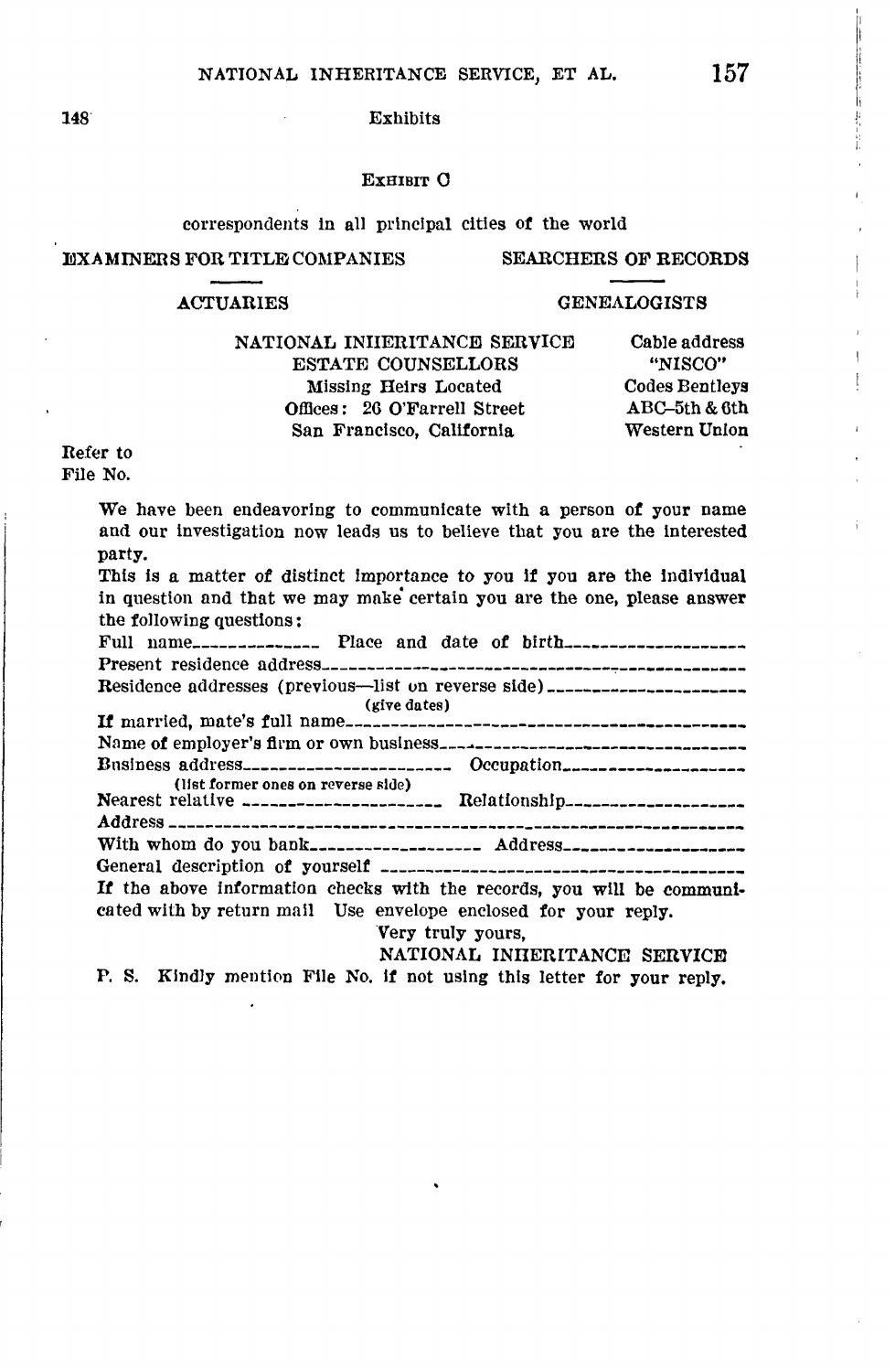# 158 FEDERAL TRADE COMMISSION DECISIONS

Exhibits  $36 F. T. Q.$ 

# EXHIBIT D

# CORRESPONDENTS IN ALL PRINCIPAL CITIES OF THE WORLD

### EXAMINERS FOR TITLE COMPANIES SEARCHERS OF RECORDS

### ACTUARIES GENEALOGISTS

# NATIONAL INHERITANCE SERVICE Cable address<br>
ESTATE COUNSELLORS "NISCO" ESTATE COUNSELLORS "NISCO"<br>Missing Helrs Located Codes Bentleys Missing Helrs Located Offices: Grant Building (ABC5th & 6th)<br>
San Francisco, California (Western Union) San Francisco, California

# Refer to

File No.

We have been asked to communicate with the above subject and our file Indicates that you may be able to assist us.

Can you give us the present address or refer us to a friend or relative who may be able to supply this Information?

This is a matter of distinct importance to the person in question and an early reply will be appreciated. Just fill in the questions below and mall In the envelope enclosed.

> Very truly yours, NATIONAL INHERITANCE SERVICE By

| P. S. Kindly mention file No. if not using this letter for your reply. |
|------------------------------------------------------------------------|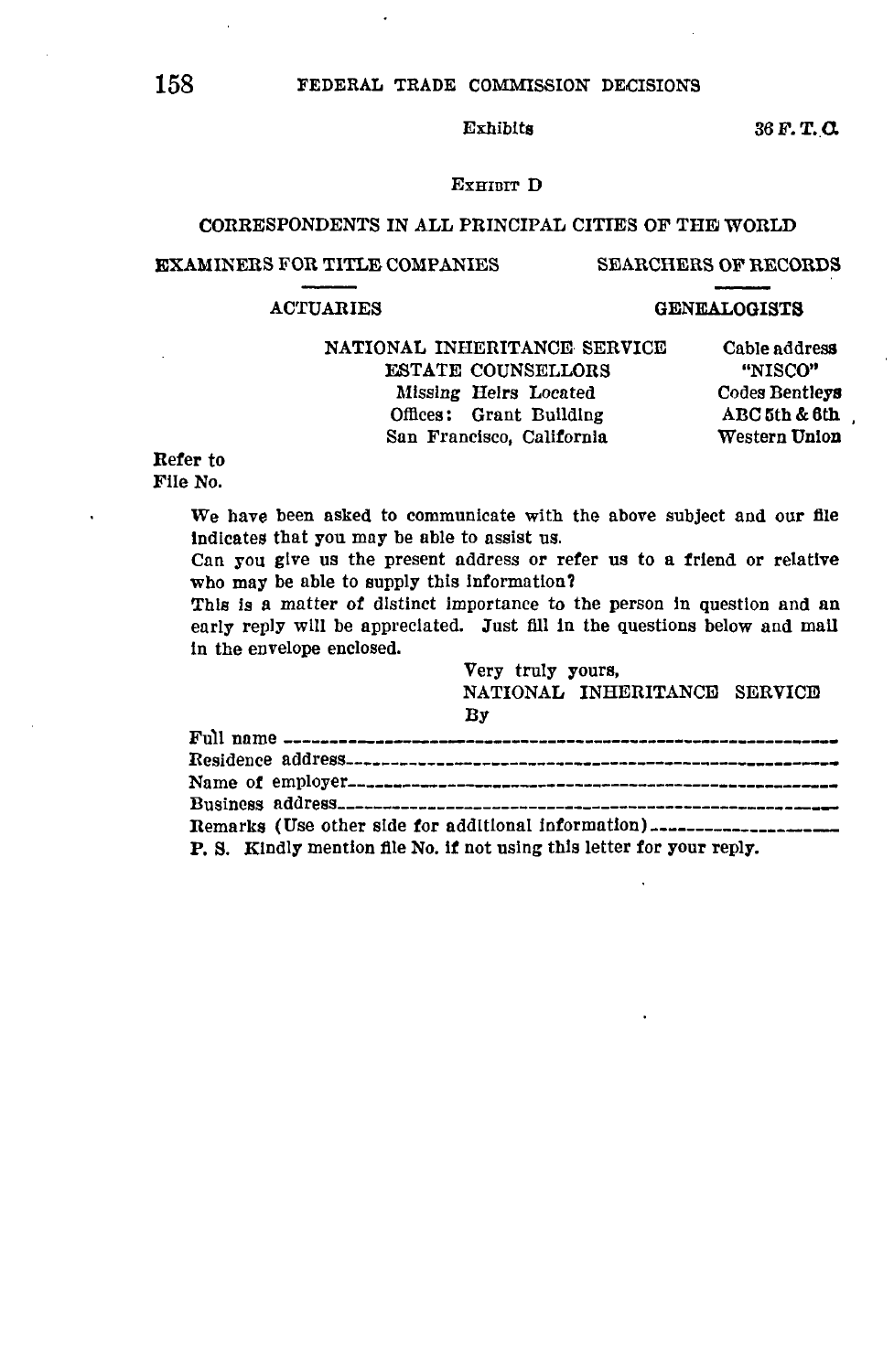148 Exhibits

### EXHIBIT E

Examiners for Correspondents in Correspondents in the Correspondents in the Correspondents in the Correspondents in  $\mathbf{All}$  Principal Cities Searchers of Records

Geneologists

ł

All Principal Cities<br>Of the World San Francisco, Calif. 416 to 419 Grant Bldg,

# NATIONAL INHERITANCE SERVICE

# ESTATE COUNSELLORS

Missing Heirs Located San Francisco, Calif. Subject:

t.

Refer to File No.

> We have been asked to communicate with the above subject and our file Indicates that you may be able to 'assist us.

> Can you give us the present address or refer us to a friend or relative who may be able to supply this information?

> This is a matter of distinct importance to the person in question and an early reply will be appreciated. Just fill in the questions below and mail In the envelope enclosed.

> > Very truly yours, **NATIONAL** INHERITANCE SERVICE.

| Bv |  |
|----|--|
|    |  |
|    |  |
|    |  |
|    |  |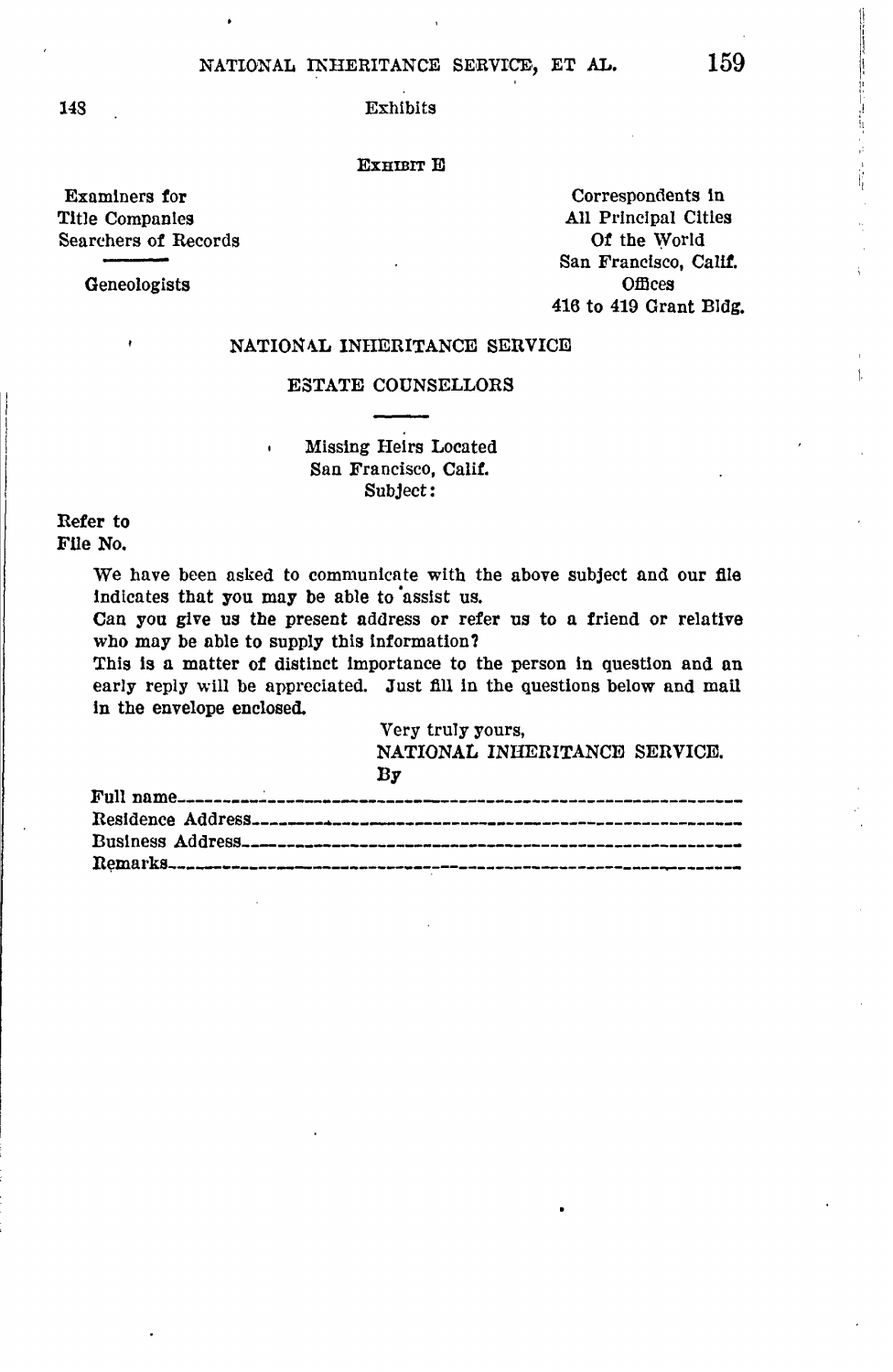# 160 FEDERAL TRADE COMMISSION DECISIONS

Order 36 F.T.C.

### ExHIBIT F

# CORRESPONDENTS IN ALL PRINCIPAL CITIES OF THE WORLD

### EXAMINERS FOR TITLE COMPANIES SEARCIIERS OF RECORDS

### **ACTUARIES**

### NATIONAL INHERITANCE SERVICE Cable address

ESTATE COUNSELLORS Codes Bentleys<br>ABC-5th & 6th

"NISCO"

GENEALOGISTS

# Missing Heirs Located Western Union Offices: Grant Building San Francisco, California

Refer to  $\qquad \qquad \text{Re}$ : File No.

Some time ago we wrote you requesting certain information concerning the above party, but to date we have not received your reply.

Can you give us the present address or refer us to a friend or relative who may be able to supply this information:

An early reply, In the enclosed self-addressed envelope wlll aid us materially in bringing this matter to a successful conclusion.

> Very truly yours, **NATIONAL INHERITANCE SERVICE.**

### ORDER TO CEASE AND DESIST

This proceeding having been heard by the Federal Trade Commission upon the complaint of the Commission and the answers of respondents, in which answers respondents admit all the material allegations of fact set forth in the complaint and state that they waive all intervening procedure and further hearing as to the facts, and the Commission having made its findings as to the facts and conclusion that the respondents have violated the provisions of the Federal Trade Commission Act.

*It is ordered,* That the respondents, Herbert **L.** Ross, and 0. F. Illaker, individually, and trading as National Inheritance Service, or trading under any other name, and their agents, representatives, and employees, directly or through any corporate or other device, in connection with the offering for sale, sale, and distribution of respondents' form letters and envelopes in commerce, as "commerce"